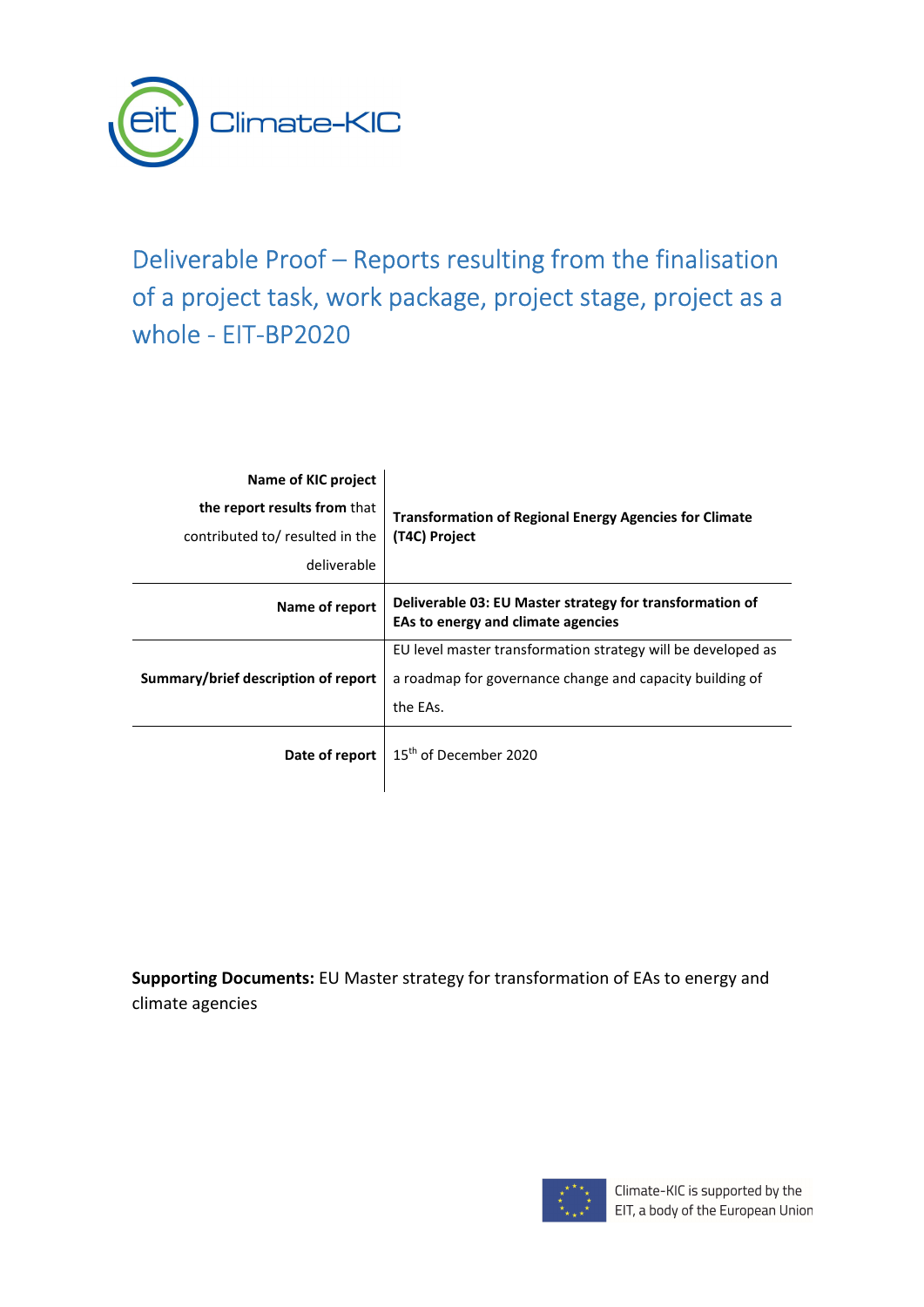



# **D3 EU Master strategy for the transformation of Energy Agencies into Energy and Climate Agencies**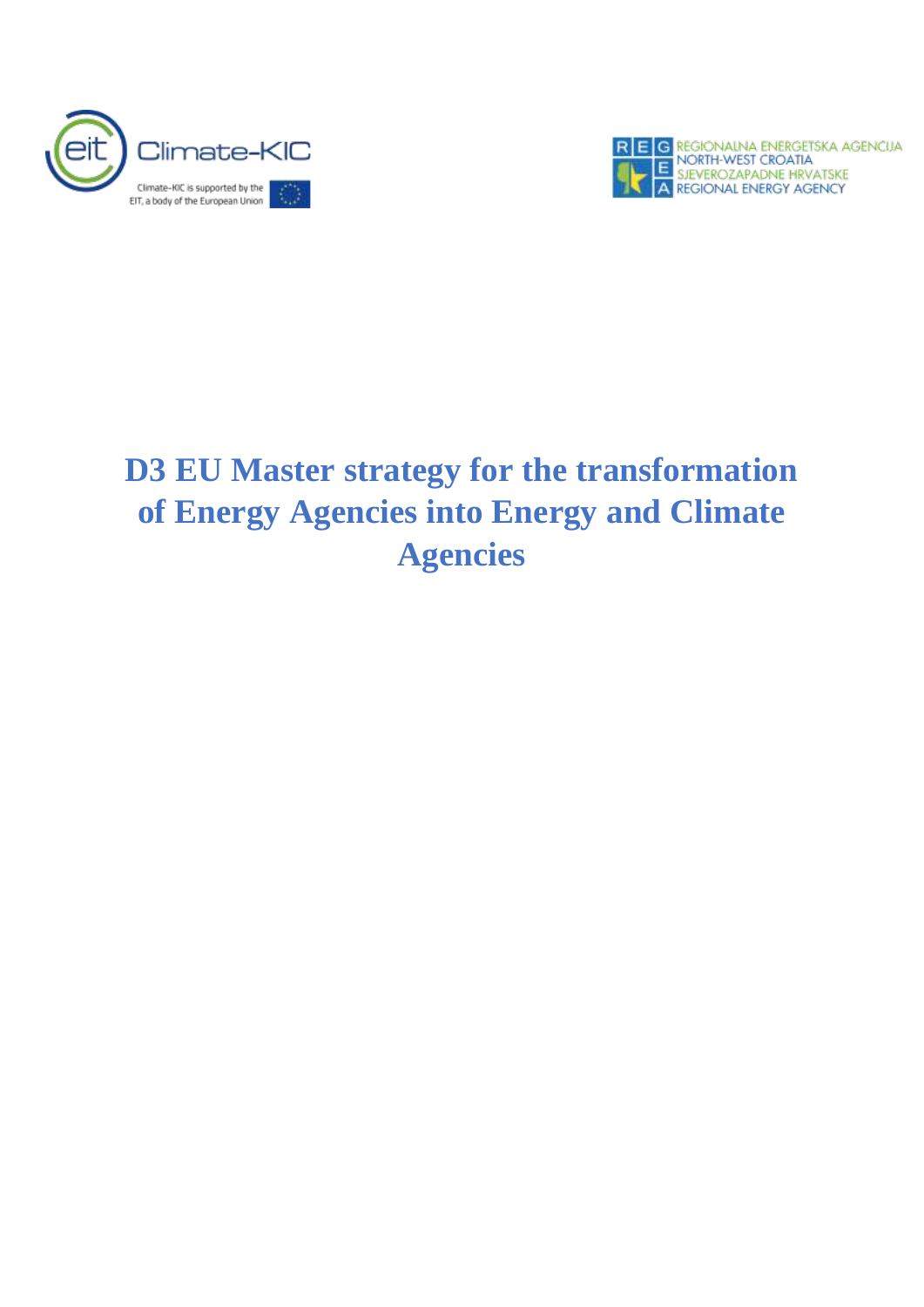

## **Table of Contents**

| 1.   |                                                                         |
|------|-------------------------------------------------------------------------|
| 2.   |                                                                         |
| 3.   | Positioning of EU's Energy Agencies in the current and future framework |
| 3.1. |                                                                         |
| 3.2. |                                                                         |
| 3.3. |                                                                         |
| 3.4. |                                                                         |
| 4.   |                                                                         |
| 5.   |                                                                         |
| 5.1. |                                                                         |
| 5.2. |                                                                         |
| 5.3. |                                                                         |
| 5.4. |                                                                         |
| 5.5. |                                                                         |
| 6.   |                                                                         |
| 7.   |                                                                         |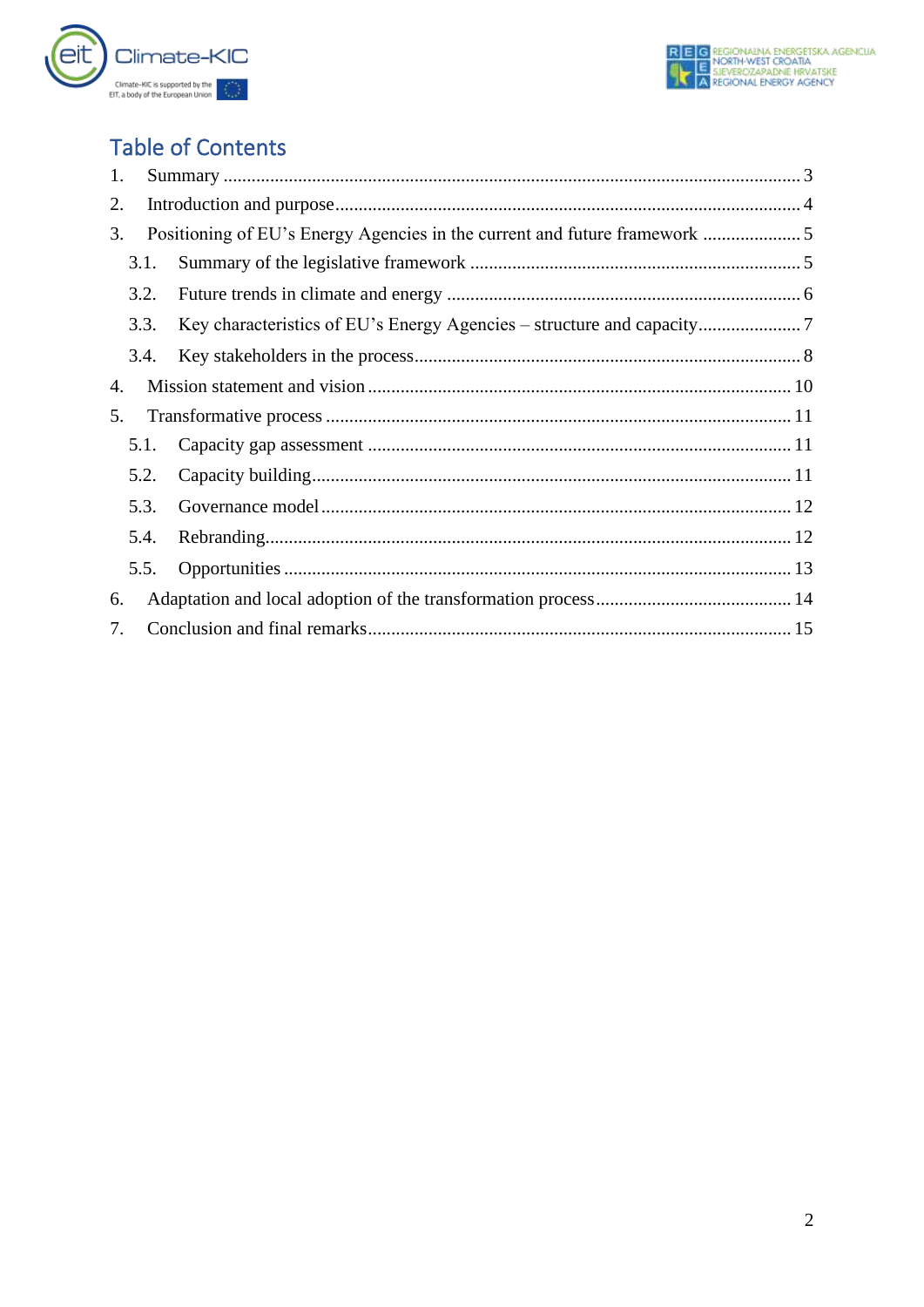

## <span id="page-3-0"></span>**1. Summary**

With the release of the European Green Deal and launching the first climate action initiatives begun a challenging time for cities as they will have to adapt to new strategies and implement new, more ambitious measures. Thus, the aim of Transform4Climate is to develop a capacitybuilding program to empower cities trough the work of their Energy Agencies, to achieve the necessary steps in their path towards decarbonisation. The EU wide Master strategy will serve as a base for the transformation of Energy Agencies into Energy and Climate Agencies. It presents a set of information that is needed for the overall process. The first part of the strategy is the analysis of the positioning of the EU's Energy Agencies in the current and future framework which also includes their key characteristics and key stakeholders in the transformation process. Further, the mission statement and vision of Europe's Energy and Climate agencies is given which clearly defines the what, who, how and why of the overall transformation process. Chapter 5 presents the general overview of the 5 steps that need to be followed for the successful transformation process. These steps will have to be addressed and in the end the level of implementation will have to be individual, which is why chapter 6 gives an overview of the adaptation and local adoption of the transformation process. The goal is to later adopt the EU wide Master strategy to fit the local needs and supports the transformation of individual Energy Agencies.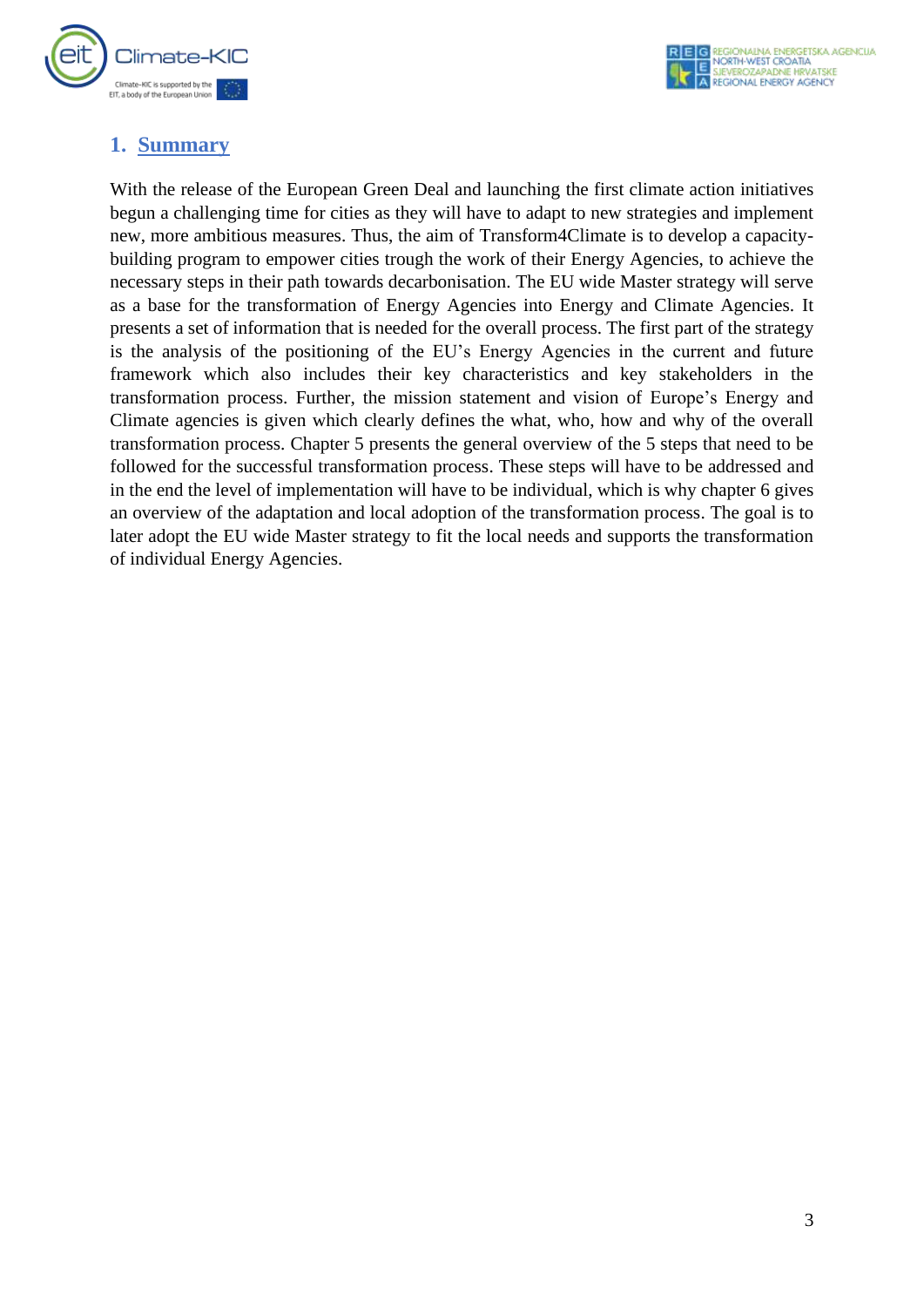

## <span id="page-4-0"></span>**2. Introduction and purpose**

With the release of the European Green Deal in September 2020 the EU proposed highly ambitions actions across all sectors that will enable the EU to move towards a climate-neutral economy. Under the Green deal, climate initiatives such as the European Climate Law, European Climate Pack and 2030 Climate Target Plan, were launched. Moreover, the Commission wants to adopt a new, more ambitious EU strategy on adaptation to climate change to strengthen efforts on climate proofing, resilience building, prevention and preparedness. This will be a challenging time for cities as they will have to adapt to new strategies and implement new, more ambitious measures, since they already lack the capacity to tackle climate-related issue. A great number of authorities that were in the need for service that Energy Agencies provide at the local level was exactly the reason why IEE released the first call for proposals for Energy Agencies. By now, Energy Agencies are a proven and successful mechanisms for supporting regions and cities in the low-carbon transformation making them an ideal candidate to tackle climate issues. In order to empower cities to take action, the capacity, scope of work and governance models of the existing Energy Agencies must be upgraded and adequately redesigned. Thus, the aim of Transform4Climate is to develop a capacity-building program to empower cities trough the work of their Energy Agencies, to achieve the necessary steps in their path towards decarbonisation.

The EU wide Master strategy will serve as a base for the transformation of Energy Agencies into Energy and Climate Agencies. It is important to mention that the EU wide Master strategy is not a blueprint for one Agency but the complete set of information that is needed to be transferred to Energy Agencies in order for them to become Energy and Climate Agencies. This is because the Energy Agencies differ in their governance models, which was analysed in detail in scope of the project. Even though it is not possible to develop a single blueprint for the transformation of all Energy Agencies, the core process of implementing the European Climate Strategies and Targets is the same for all. The EU wide Master strategy can and will later be adopted to fit the local needs and supports the transformation of the individual Energy Agencies.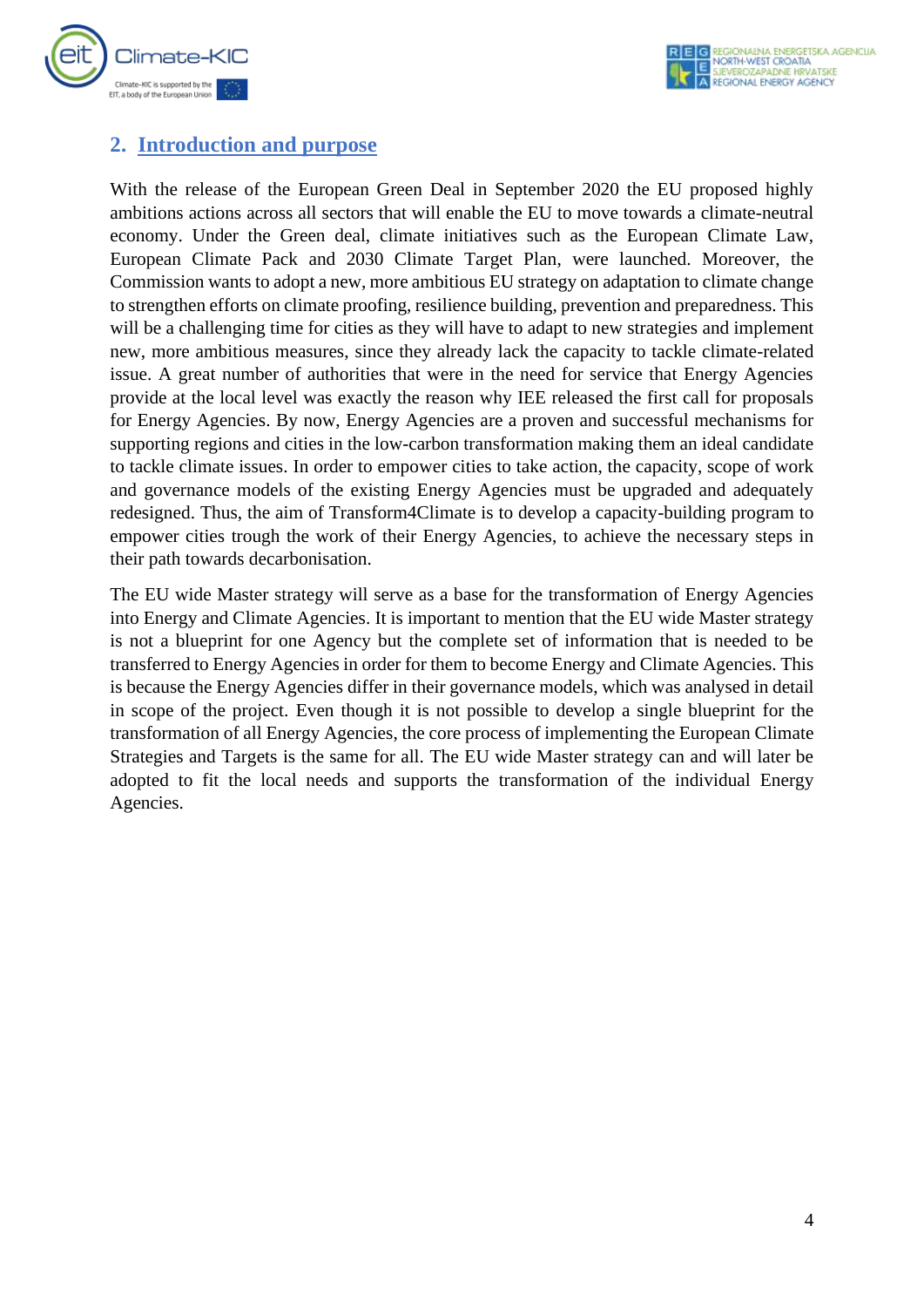

## <span id="page-5-0"></span>**3. Positioning of EU's Energy Agencies in the current and future framework**

Energy Agencies have multiple roles in the energy market - as project developers, aggregators, and facilitators for public authorities and therefore are in a unique position to support energy investments in their regions and cities. When the IEE released the first call for proposals for Energy Agencies it was because there was a great number of authorities in the need for services that Energy Agencies provide at the local level. The primary reason for setting up Energy Agencies relates to their local added value, that can be divided into 3 categories:

- 1) Provision of information/advice to energy users;
- 2) Assistance/policy advice to public authorities;
- 3) Market facilitation.

Energy Agencies established with EU support or which participate in EU projects are contractually obliged to spread information about EU energy policies to decision-makers and stakeholders at local and regional levels who are affected by European policy. This includes public authorities, businesses and households. By disseminating such information, Energy Agencies support the implementation of EU policies related to sustainable energy, help local communities to benefit from those policies, and influence both the development and implementation of related local energy policies.

As the EU has already begun the inclusive fight against climate change. To follow the lead of the European Commission and support local authorities, Energy Agencies will have to evolve and incorporate a broader understanding of climate change mitigation and adaptation measures.

#### <span id="page-5-1"></span>**3.1. Summary of the legislative framework**

To guide the EU towards a climate-neutral future two energy Directives, The Energy Efficiency Directive and Renewable Energy Directive were established. The goal of directives is reducing the energy demand and producing energy by using renewable energy sources. Among else, Energy Efficiency Directive sets the energy efficiency target for 2030 was put at, at least 32.5%. EU countries will have to achieve 0.8% energy savings of final energy consumption each year until 2030, except Cyprus and Malta which will have to achieve 0.24% each year. The Renewable Energy Directive sets a binding renewable energy target for the EU for 2030 of at least 32%, with a clause for a possible upwards revision by 2023, and incorporates measures for the different sectors to make it happen. This includes new provisions for enabling selfconsumption of renewable energy, an increased 14 % target for the share of renewable fuels in transport and stricter criteria for ensuring bioenergy sustainability.

To help achieve the targets set by the Directives, the European Commission has developed the Energy strategy, with the purpose to build an energy union in the EU and help to provide secure, affordable and clean energy for EU citizens and business, to decarbonise the EU's energy system in line with the European Green Deal objectives and to set a long-term vision for a prosperous, modern, competitive and climate neutral economy by 2050. The Energy Strategy consists of 3 strategies: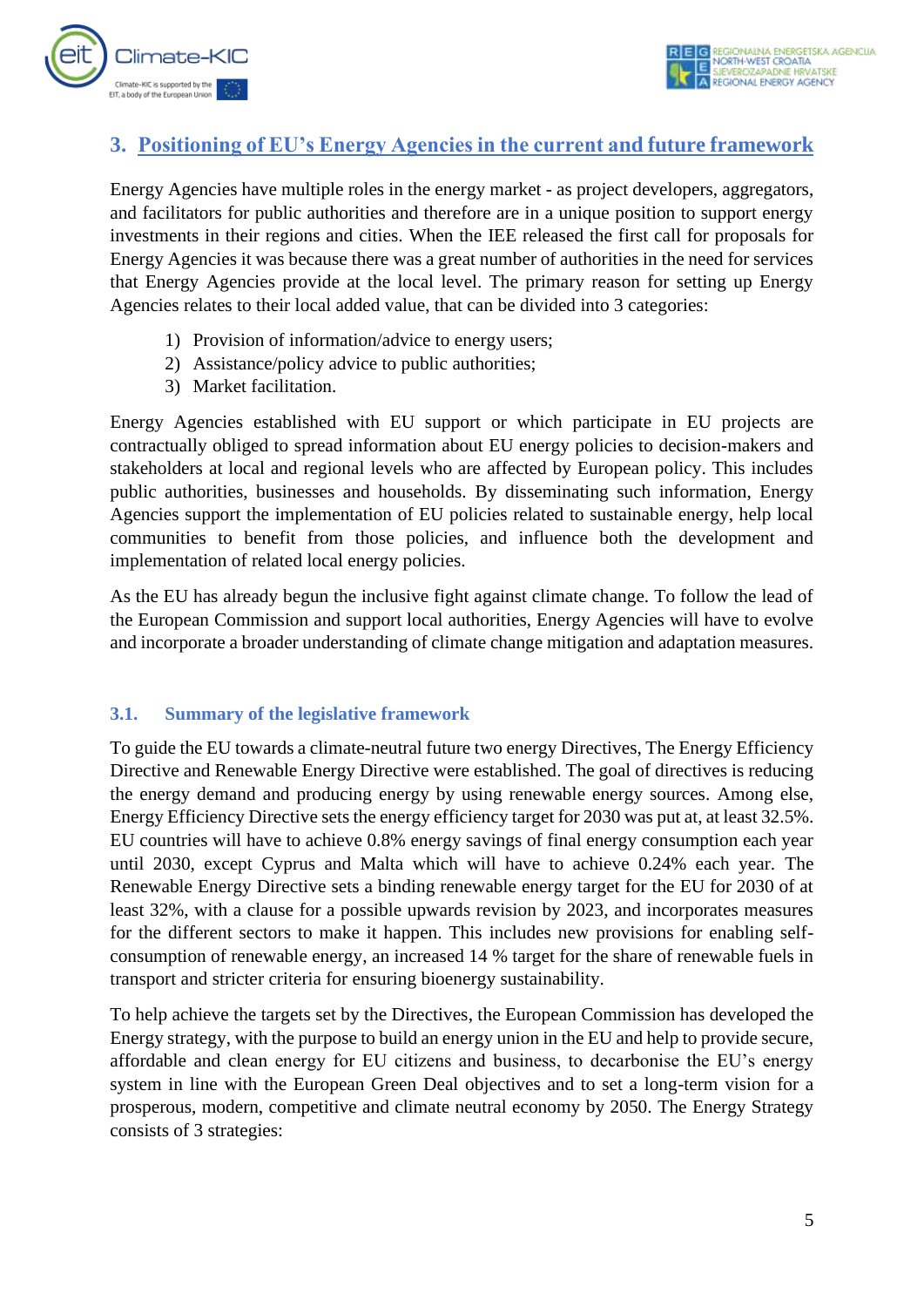

- **The Energy Union Strategy**, which aims to build an energy union which would give EU consumers, households and businesses, secure, sustainable, competitive and affordable energy;
- **Clean Energy for all Europeans** package which is an energy rulebook, and;
- **2050 Long-term strategy** for achieving the needed economic transformation and broader goals of sustainable development which will move the EU towards the longterm goal set by the Paris Agreement, stable long-term strategies are crucial .

With releasing the European Green Deal in September 2020 the EU proposed highly ambitions actions across all sectors that will enable the EU to move towards a climate-neutral economy. First climate action initiatives under the Green Deal were European Climate Law, European Climate Pack and 2030 Climate Target Plan. Moreover, the Commission wants to adopt a new, more ambitious EU strategy on adaptation to climate change to strengthen efforts on climateproofing, resilience building, prevention ad preparedness.

#### <span id="page-6-0"></span>**3.2. Future trends in climate and energy**

The global climate is changing, and this change is apparent across a wide range of observations and is related to many different sectors (with a focus on energy, transport, buildings, and infrastructure). When looking at all the directives and action plans issued by the European Commission, it is clear that the path of the EU policies is increasingly focusing on not only climate change mitigation but also adaptation. Evidence for that is the plan for Governance regulation and establishment of NECPs, and the Risk Preparedness plan, the initiative that aims to put in place appropriate tools to prevent, prepare and manage electricity crises.

An even stronger indicator that only actions on renewable energy implementation and energy savings will not be enough in the future is the 2050 Long-term strategy. The first point covered by the Strategy is the total greenhouse gas emission reduction and enhancements of removal by sinks, followed by emission reductions and enhancements of removals in individual sectors. While studying the Directives, it can be seen that measures for climate change mitigation and adaption are recently found in all the directives focusing on human impact on the earth in all possible ways, starting from biodiversity, buildings, ecosystem, transport, water management etc. Finally, the most important initiative, the European Green Deal, which all the Energy agencies will surely follow, provides an action plan to boost the efficient use of resources by moving to a clean, circular economy, restore biodiversity and cut pollution.

The EU has already begun the inclusive fight against the climate change which can, among others, be seen in the switch in the names and rules of writing plans, such as switching the Sustainable Energy Action Plans (SEAPs) into Sustainable Energy and Climate Action Plan (SECAP) and introducing the National energy and climate plans (NECPs), etc. To support the fight financially, in September 2020 EU opened a Horizon 2020 European Green Deal Call, that will give out 1 Billion EUR for research and innovation to boost the EU's green recovery, i.e. respond to the climate crisis, provide more protection to Europe's biodiversity and habitats under threat, and accelerate a sustainable recovery.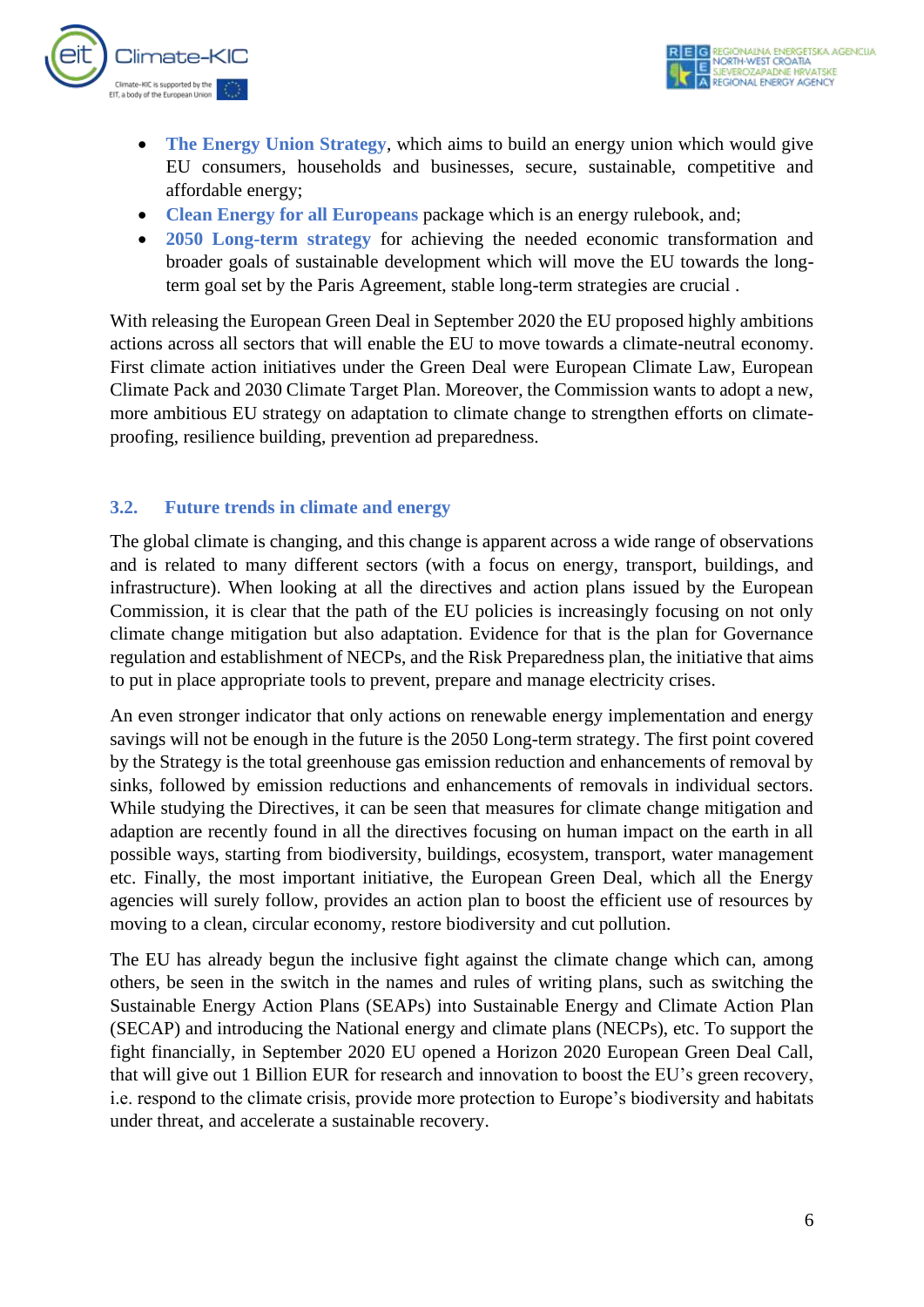

#### <span id="page-7-0"></span>**3.3. Key characteristics of EU's Energy Agencies – structure and capacity**

In the scope of Transform4Climate a deep analysis of current governance models and capacities of EAs was made. The analysis showed that most of the agencies (about 70%) reported that they were a public organization. The remaining 30% is divided into the other categories according to the following chart:





Most of the EAs work through dedicated departments (63% against 27%) but only 26% of the agencies have a "Climate Change Adaptation" Department. Among the agencies who do not have this type of Department already in operation, only about 12% are planning to introduce it, 41% are not sure and 47% have no current intention of including a Climate Change (CC) Adaptation Department in their structure. However, a significant share of agencies (around 75%) are active in CC adaptation activities.

In most of the agencies (about 67%) no member of staff has specific education on CC adaptation. The remaining 33% of EAs education on CC adaptation is mainly a result of training experiences like Master degrees in Environmental Sciences, PhD on climatology or shorter specific courses on climate change data and related databases. It can also be noted that the percentage of staff with specific education on climate change adaptation is less than 25% of the EAs' total number of staff in almost 93% of the agencies and in no agency is more than 75%; for the other agencies the percentage are shown in the following chart: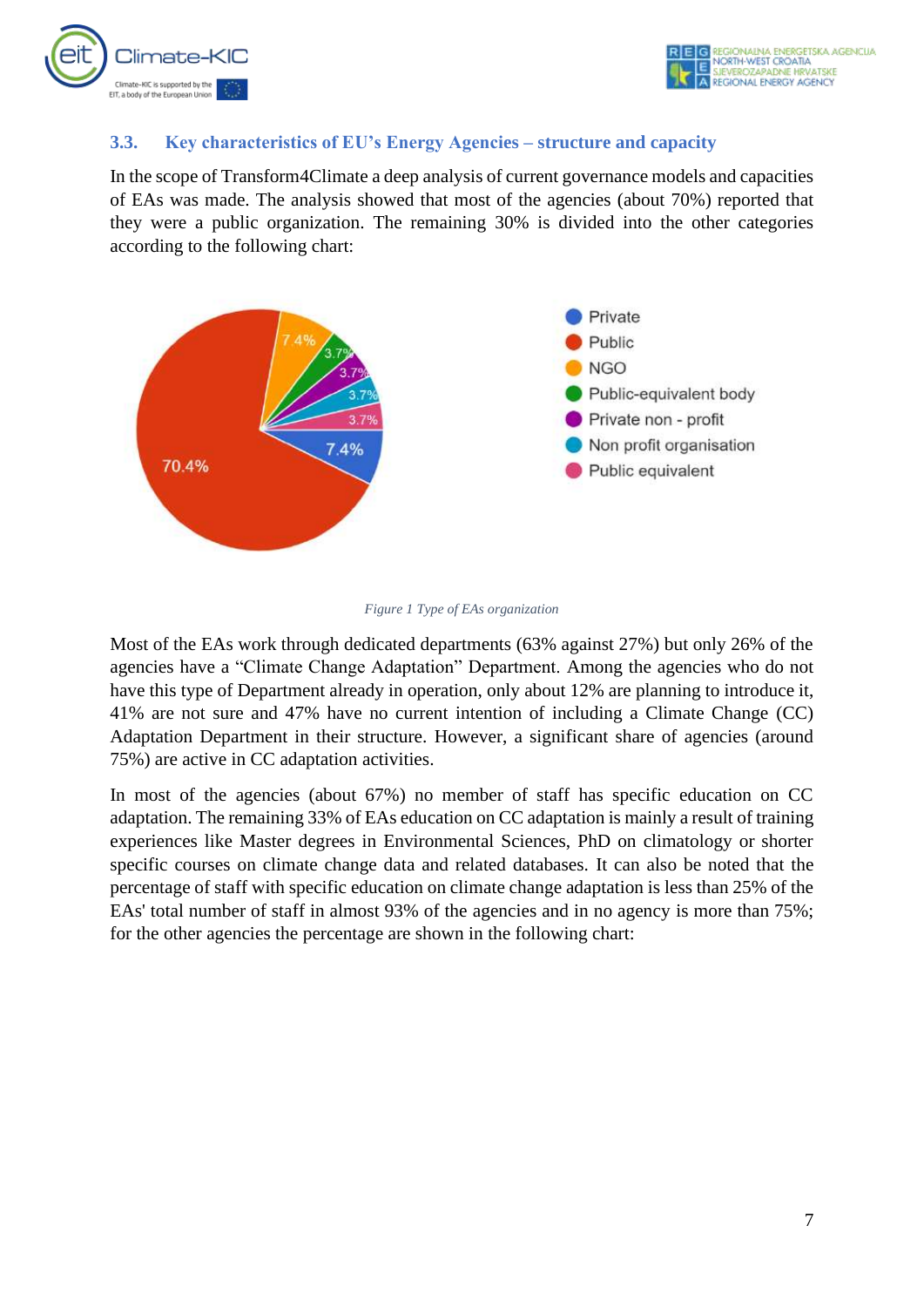



*Figure 2 Percentage of the EAs staff with specific education on CC adaptation*

One of the main identified barriers for tackling climate change issues is the lack of staff /lack of available trainings on climate change adaptation; speaking about this, most of the responding agencies (around 74%) stated that a specific training for their staff might enable their agency to foster project on CC adaptation issues.

#### <span id="page-8-0"></span>**3.4. Key stakeholders in the process**

Key stakeholders that may influence the Energy Agencies can be divided according to their level of participation in the upgrade of Energy Agencies, interest and influence. Following is the short overview of each group of the stakeholders.

- **Energy and Environment ministries -** have the highest impact and are the most relevant in the means of decision making. Ministries could be the key stakeholders to help the development of Climate Energy agencies (CEA) that will implement EU Climate Directives.
- **Regulators/ utilities** regulators/ utilities have medium to high impact on the work of Climate Energy agencies, and the cooperation with them would be needed since currently Energy agencies, and in future Climate Energy agencies would consult regulators/utilities do develop the market and promote RES.
- **Public authorities (regional and local level) -** one of the most relevant stakeholders for the establishment of Climate Energy agencies. Public authorities were the ones who needed to express their need for Energy Agencies, now they need to be informed why there is a strong need to upgrade Energy Agencies to Climate Energy Agencies.
- **Energy agencies** the ones who need to be empowered and collaborated with. Although their impact on the upgrade to CEA is medium since they will have to adjust to the climate needs, it is extremely important to be a support to them in the journey to evolve to Climate Agencies.
- **Private companies -** Some private companies are important for the implementation of climate adaptation measures and for climate change projects to be successful. As it is important to establish good cooperation with them, their impact on the upgrade to CEA is medium.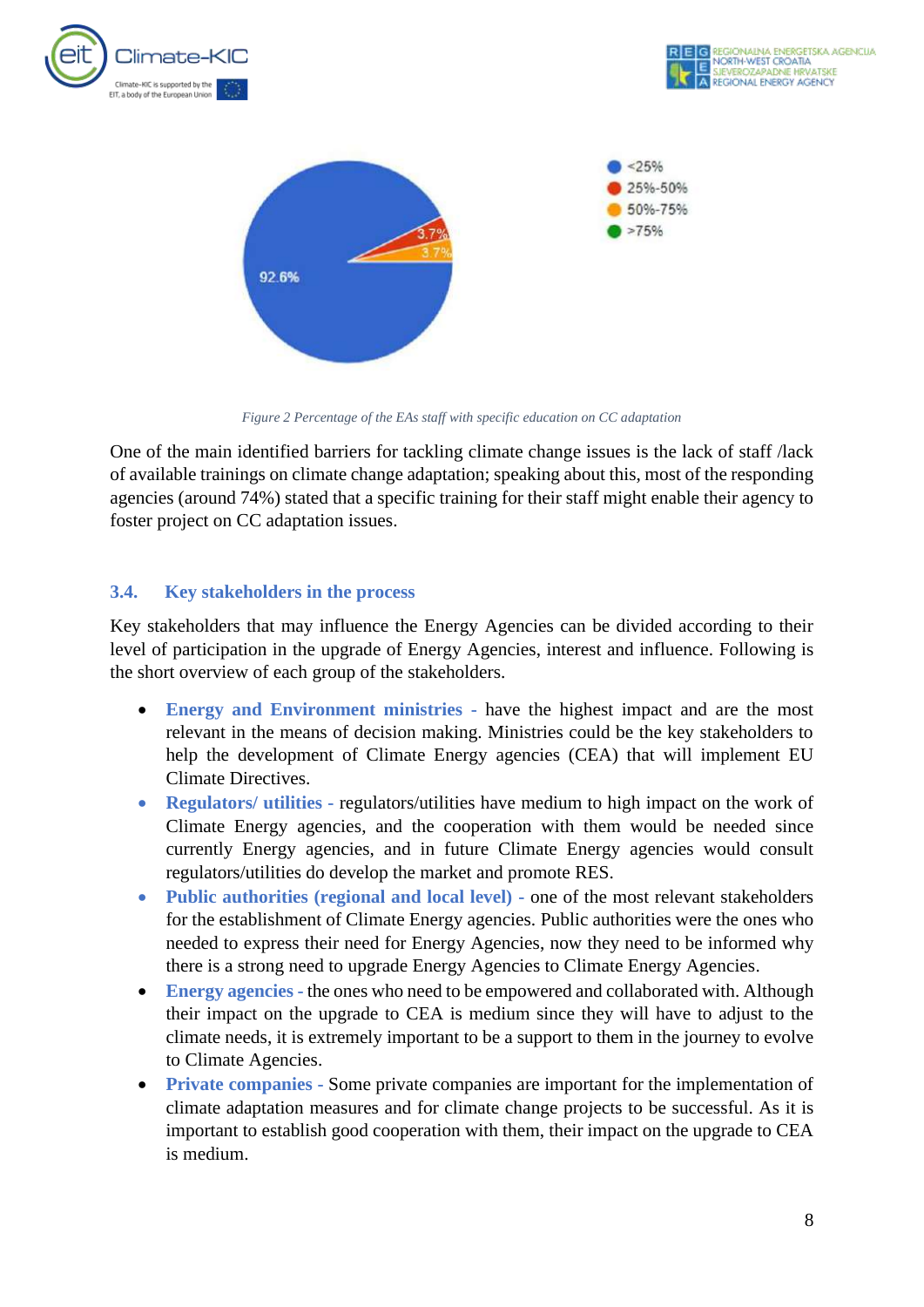

- **Associations** are also important for the implementation of the climate adaptation measures and for climate change projects to be successful, ensuring a good cooperation with them is also important, although their impact varies with their market power and can go from low to high.
- **Academia -** is striving to be the first to bring change. As such, Academia can be a partner on certain projects, but also a competition. Depending on their influence on the market, Academia could have little to high influence on the establishment of CEA.
- **Other -** media, commercial institutions, general public and NGOs. Their key interests would be sharing the news about the newly established CEA and their work, but also developing projects and funding mechanisms for certain projects.

All stakeholders have a degree of influence on the establishment on the Climate Energy Agencies, some to greater and other to a lesser extent. This means that ensuring a good cooperation with all of the stakeholders is extremely important.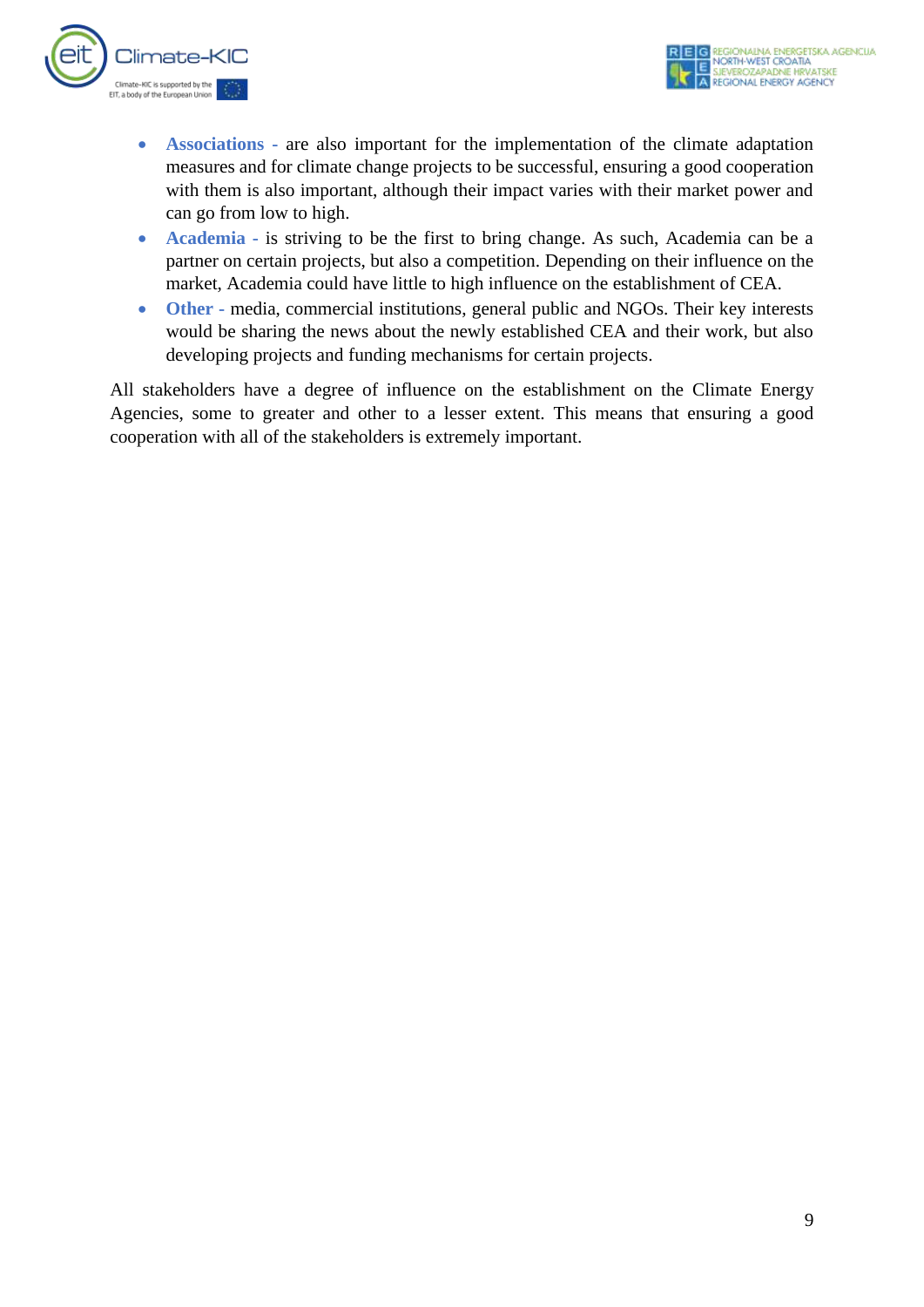

## <span id="page-10-0"></span>**4. Mission statement and vision**

The mission statement and vision of Europe's Energy and Climate agencies clearly defines the what, who, how and why of the overall transformation process.

#### **Mission – what, who and how?**

The mission of the newly transformed Energy and Climate Agencies is to drive the energy transition and climate change resilience build up and adaptation of Europe's cities and regions. This will be done through the immediate support in terms of:

- Local and regional capacity to plan and implement energy and climate related measures;
- Identifying, adapting and utilizing national and EU funding and financing opportunities;
- Developing and enforcing energy and climate plans, strategies and regulation;
- Engaging key stakeholders on all levels.

#### **Vision – why?**

The above stated mission and it's success are the key peace needed to ensure the continuous and sustainable development of our cities and regions on a clean, smart and healthy pathway. Our local communities need to be equipped with the means to both combat and adapt to the various impacts of climate change. This process must be environmentally, economically and socially sustainable.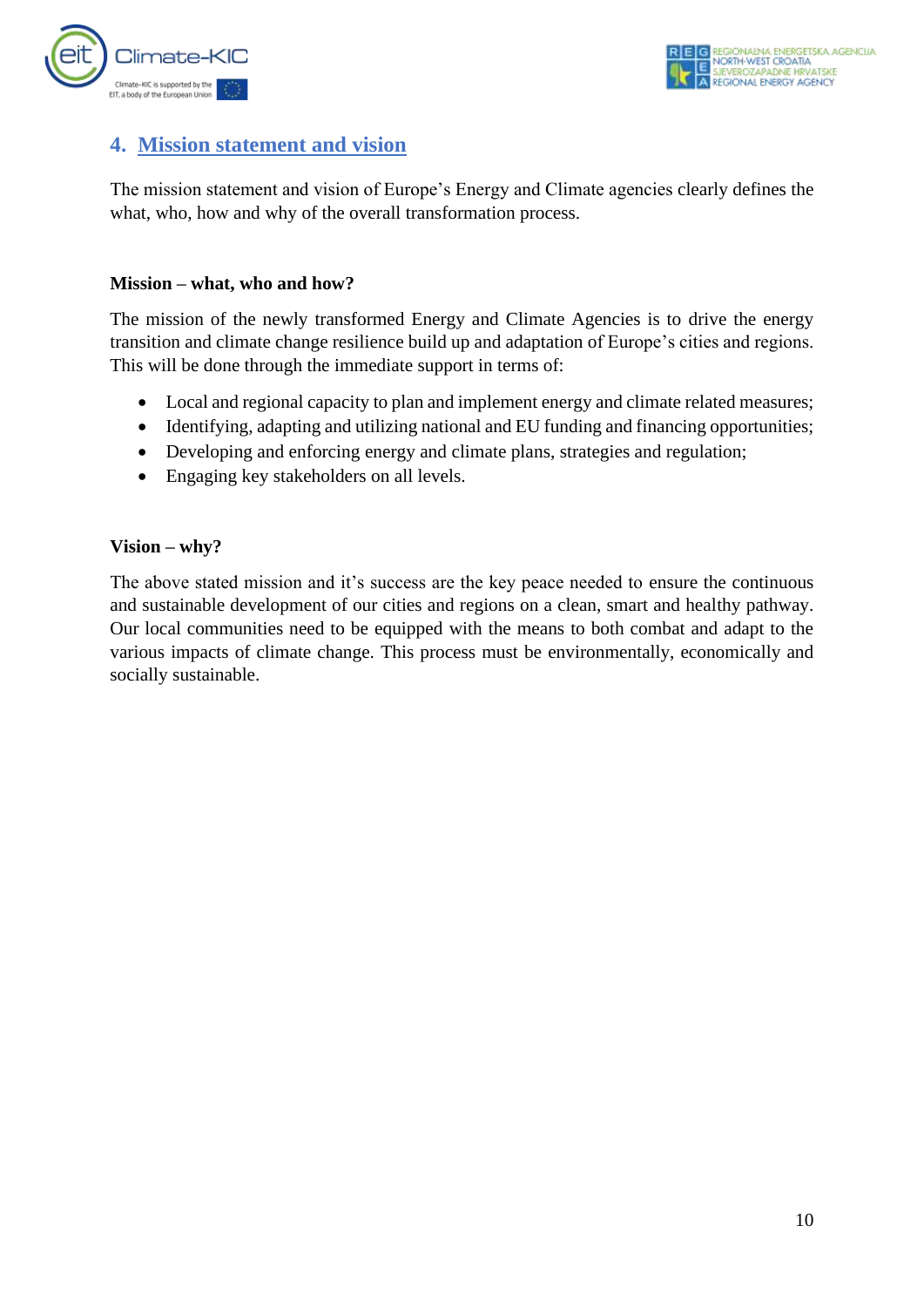

## <span id="page-11-0"></span>**5. Transformative process**

The overall transformation process of Europe's Energy into Energy and Climate Agencies needs to follow the following 5 steps:

- 1. Capacity gap assessment;
- 2. Capacity building;
- 3. Development and adoption of a new governance model;
- 4. Rebranding;
- 5. Identification and exploitation of new business opportunities.

A general overview of each of these steps is given below.

#### <span id="page-11-1"></span>**5.1. Capacity gap assessment**

**Why? –** In order to determine the trajectory of change, it is vital to understand the starting point. It is therefore vital for any Energy Agency initiating this process to assess both it's own internal capacity as well as the needs of the market and/or region they are operating in.

**How? –** The capacity gap assessment consists of two steps:

- 1. Assessment of the climate change related needs in the market and/or the region the Energy Agency is operating in;
- 2. Assessment of the Agency's internal capacity to fulfil the identified needs.

The operational implementation of this assessment will vary depending on the size and governance model of the Agency as well as the scope of operations the Agency engages in but it should, in any case, provide the necessary information to formulate a capacity building plan. It is important to take both the education, training and experiences of the Agencies staff into account to realistically assess the overall operational capacity to meet the identified needs.

#### <span id="page-11-2"></span>**5.2. Capacity building**

**Why? –** Once the capacity gaps have been identified it is important to close them. For this purpose, a detailed capacity building plan needs to be developed and implemented.

**How?** – The capacity building plan needs to be adjusted based on the following consideration:

- 1. The Agency's education budget;
- 2. Overall funding sources and expense justification;
- 3. Number of employees;
- 4. Availability of the employees and the capacity building opportunities;
- 5. Overall timing of the transformation process.

It is vital to adapt the capacity building plan to both the needs, via the developed capacity gap assessment, as well as the realistic possibility to implement it from a timing and budgetary perspectives. It is recommended to set up an internal capacity building budget as well as a set of transparent selection criteria and responsibilities for the participating staff in order to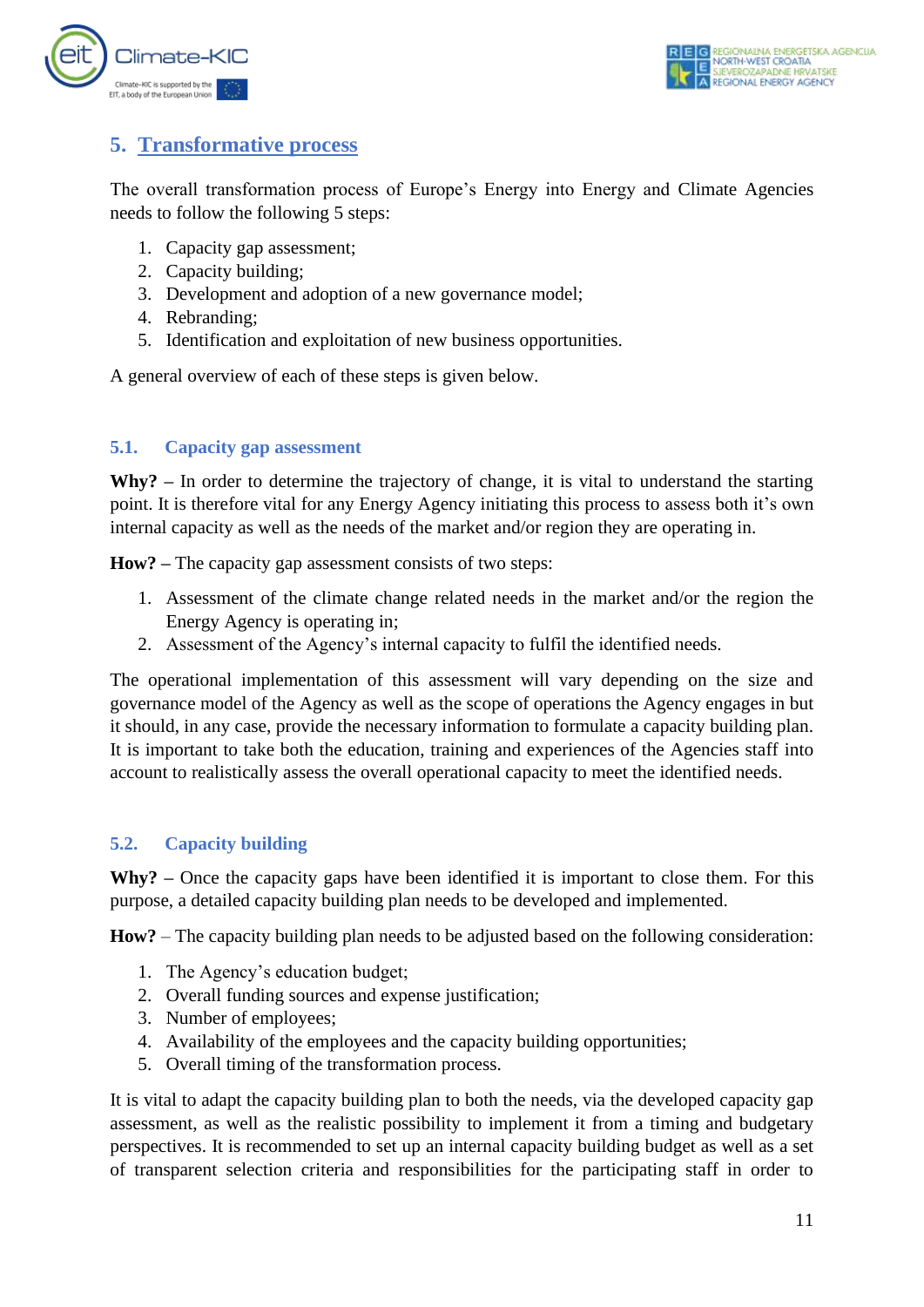

maximise the efficiency of the overall process and provide equal treatment. The implementation of the plan should also be aligned with the identified opportunities discussed under point 5 in order to balance the potential costs and incomes incurred due to the expanded scope of activities.

#### <span id="page-12-0"></span>**5.3. Governance model**

**Why? –** Depending on the existing structure of the Energy Agencies it is important to develop enough operational capacity to implement the transformation project as well as the actions needed in the regions. Operational capacity is the reflection of the EA governance set up and it should be adjusted to be able to cover the climate change agenda and activities on a satisfactory level. It is essential not to disturb the already operational structure, but to add new pillar and make connections between.

**How?** – A restrictive governance model will stifle the Agency's ability to effectively implement the transformation process and its new role. To circumvent this, the structure needs to proactively support the newly developed focus on climate. This can mean the establishment of a climate department, climate team or, in the case of very small agencies, a person responsible for climate issues. As the scope of activities and the number of projects related to climate increases, the roles, size and resources of this new segment should increase and be modified. This overall process can be especially challenging to agencies with a project-based structure, meaning ones that do not have defined departments or teams. In this case, synergies between the various projects need to be identified and exploited to ensure consistent and efficient implementation of these new activities.

#### <span id="page-12-1"></span>**5.4. Rebranding**

**Why?** – Existing Energy Agencies have a long tradition and are an established support mechanism for cities and regions in the field of energy. As their role is expanded, it is important to inform their partners and clients of this change and raise their awareness with regards to climate and climate change issues.

**How? –** The rebranding process will be a very different experience depending on the size, area of expertise and ownership and governance structures of the Agency. In general, a stronger emphasis needs to be placed on climate to reflect the new role. This change can be applied in a variety of aspects such as the Agency's:

- Name;
- Logo;
- Website;
- Statute;
- Key messages...

The extent and the approach will also be governed by the availability of resources and the existing status of the Agency within its sphere of operation. A smaller and newly established agency might avoid changing its visual identity in order to continue building up on its brand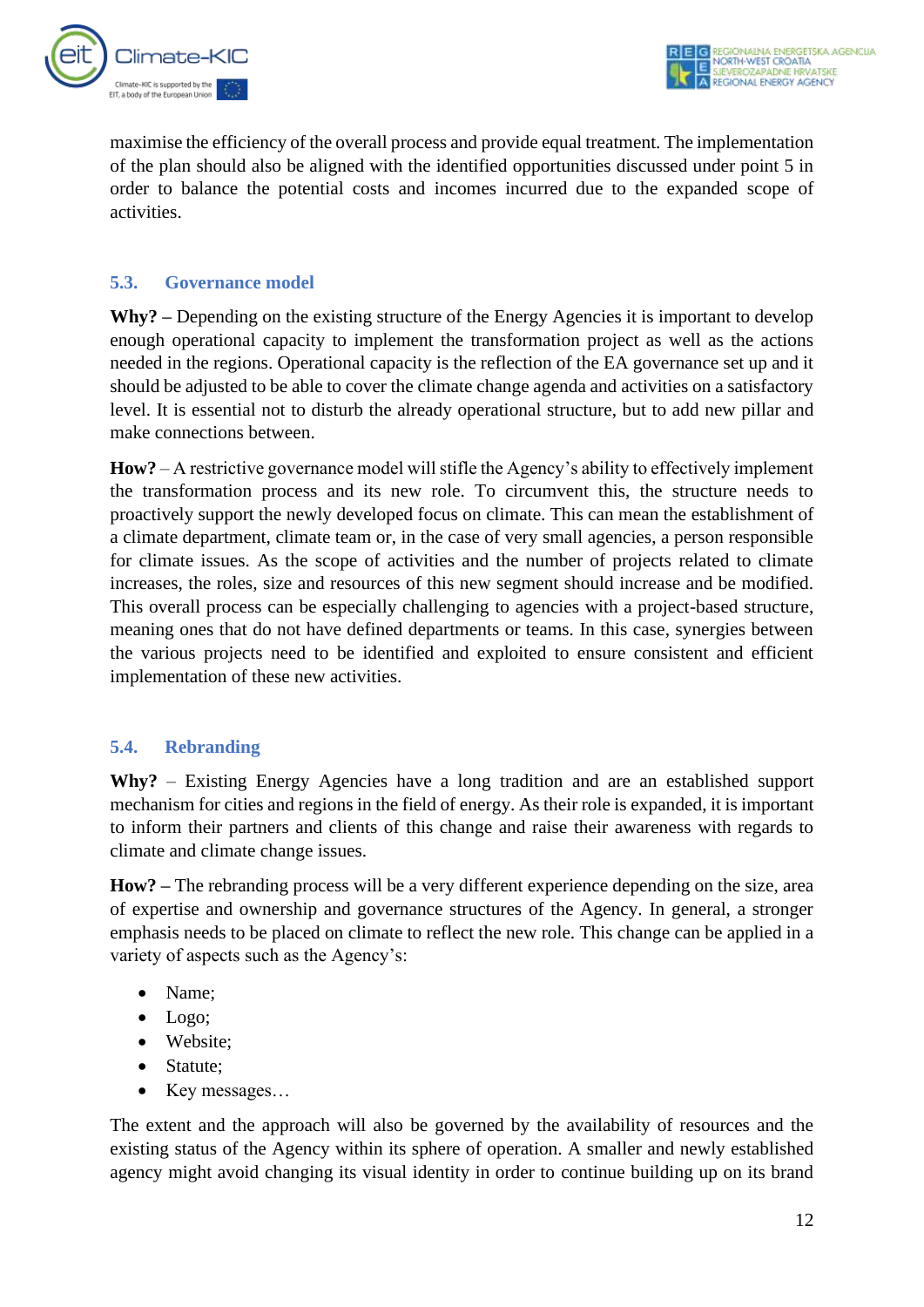

while an older, more developed one will have the awareness and capacity to initiate it sooner and quicker. The process needs to be a gradual one in order to ensure the maximum outreach possible. In parallel to the Agency's rebranding, an information and awareness raising campaign should be developed and implemented in order to maximise the potential opportunities and areas of cooperation with their current and future clients.

#### <span id="page-13-0"></span>**5.5. Opportunities**

**Why? –** The transformation and restructuring process needs to be meaningful and has to result in a stronger agency which can, more effectively, support the new needs and challenges of its cities or regions. This will also mean new opportunities which should be seized in order to ensure the continuous and sustainable local and regional development as well additional resources for the Agencies themselves.

**How? –** The increased capacities and updated governance structure will enable the transformed Agencies to exploit new opportunities in the area of climate. This can include a variety of tasks such as:

- Assessment of climate risks and hazards;
- Climate adaptation and resilience plans and strategies;
- Development and implementation of green and blue infrastructure projects;
- Climate finance;
- Monitoring and verification of climate impacts...

The implementation of the overall transformation strategy should follow the identified opportunities to ensure it is being implemented effectively and that critical aspects are covered in a timely manner. This means following the national and European climate legislations, local and regional plans and strategies as well as the various financing and funding programmes. This is a continuous process which needs to start in parallel with the capacity gap assessment and continue long after the transformation process has finished. As the ecosystem related to climate change is constantly changing and developing it will be probably be needed to adjust the operations continuously to be able to support the cities and regions and market as well.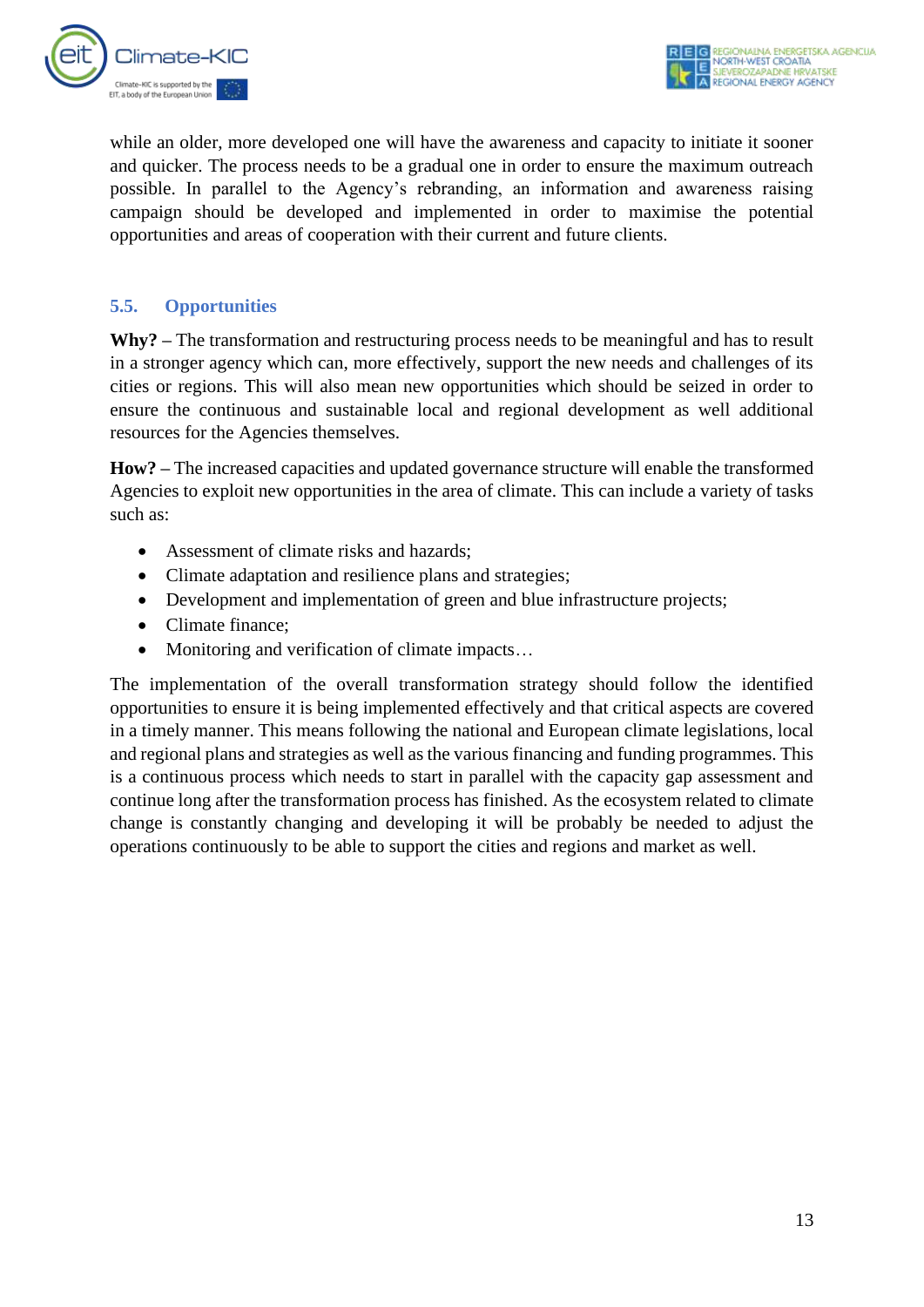

## <span id="page-14-0"></span>**6. Adaptation and local adoption of the transformation process**

Transformation is all about answering new challenges but also leveraging new possibilities that conjunction of energy and climate related issues are bringing, to completely rethink organization, its governance set up and business model. Adoption of the transformational methodology is all about streamlining the implementation, improving efficiency, and adopting to new conditions. The process requires openness to change and will offer an advantage to "first-movers", mainly in relation to market.

Chapter 5 describes general steps foreseen to be implemented in order to enable Energy Agencies to transform their operations. Transformation of the operations is crucial as climate change related issues are becoming at least as equally important for the cities and region and market in general as the so far overwhelming focus on energy transition. There is no generally applicable recipe that would ensure quick and smooth transition of the Energy Agencies to encompass the climate change related issues into their operations, but merely a broadly described necessary steps as seen by the core team of the T4C project.

Every Energy Agency operates under specific conditions that relates to how it is set up, governed, founded by, its capacities (human resources, financial, tools…) and how they are connected to their main "customers". Local adaptation and adoption of the steps given by this document will therefore differ in specific circumstances. All the steps described in the Chapter 5 will have to be addressed, probably specifically some others as well, but the level of implementation will be individual.

Members of the T4C consortium will be piloting the transformation and testing the approach. We see this strategy as a living document that will be continuously updated with our findings throughout the process. Besides this document that serves as a guide we also see our roles as facilitators of the transformation and will try to enrol the process through the associations that Energy Agencies are members of, as well as through EIT Climate-KIC.